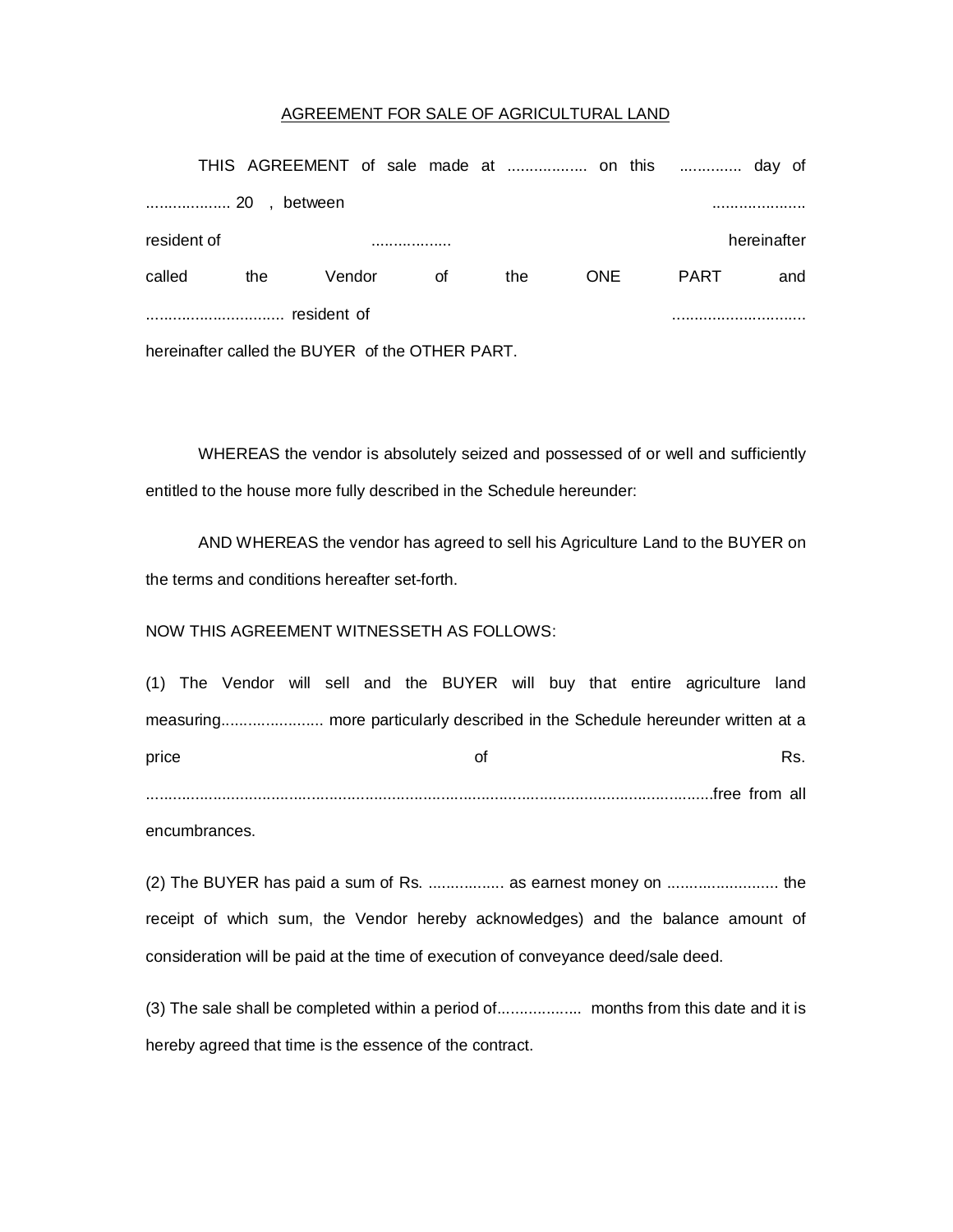(4) The Vendor shall submit the title deeds of the agriculture land mentioned in the schedule in his possession or power to the BUYER's advocate within one week from the date of this agreement for investigation of title and the BUYER will intimate about his advocate's report within ................ days after delivery of title deeds to his advocate.

(5) If the BUYER's Advocate gives the report that the Vendor's title is not clear, the Vendor shall refund the earnest money, without interest to the BUYER within ................. days from the date of intimation about the advocate's report by the BUYER If the Vendor does not refund the earnest money within ................... days from the date of intimation about the advocate's report, the Vendor will be liable to pay interest @ ................ p.m. upto the date of repayment of earnest money.

(6) The Vendor declares that the sale of the agriculture land will be without encumbrances.

(7) The Vendor will hand over the vacant possession of the agriculture land on the execution and registration of conveyance deed/sale deed.

(8) If the BUYER commits breach of the agreement, the vendor shall be entitled to forfeit the earnest money paid by the purchaser to the vendor and the vendor will be at liberty to resell the property to any person.

(9) It the Vendor commits breach of the agreement, he shall be liable to refund earnest money, received by him and a sum of Rs. ................. by way of liquidated damages.

(10) The Vendor shall execute the conveyance deed/sale deed in favour of the buyer or his nominee as the buyer may require, on receipt of the balance consideration.

(11) The vendor shall at his own costs obtain clearance certificate under Income tax Act, 1961 and other permissions required for the completion of the sale.

(12) The expenses for, preparation of the conveyance deed/sale deed, cost of stamp, registration charges and all other cut of pocket expenses shall be borne by the buyer.